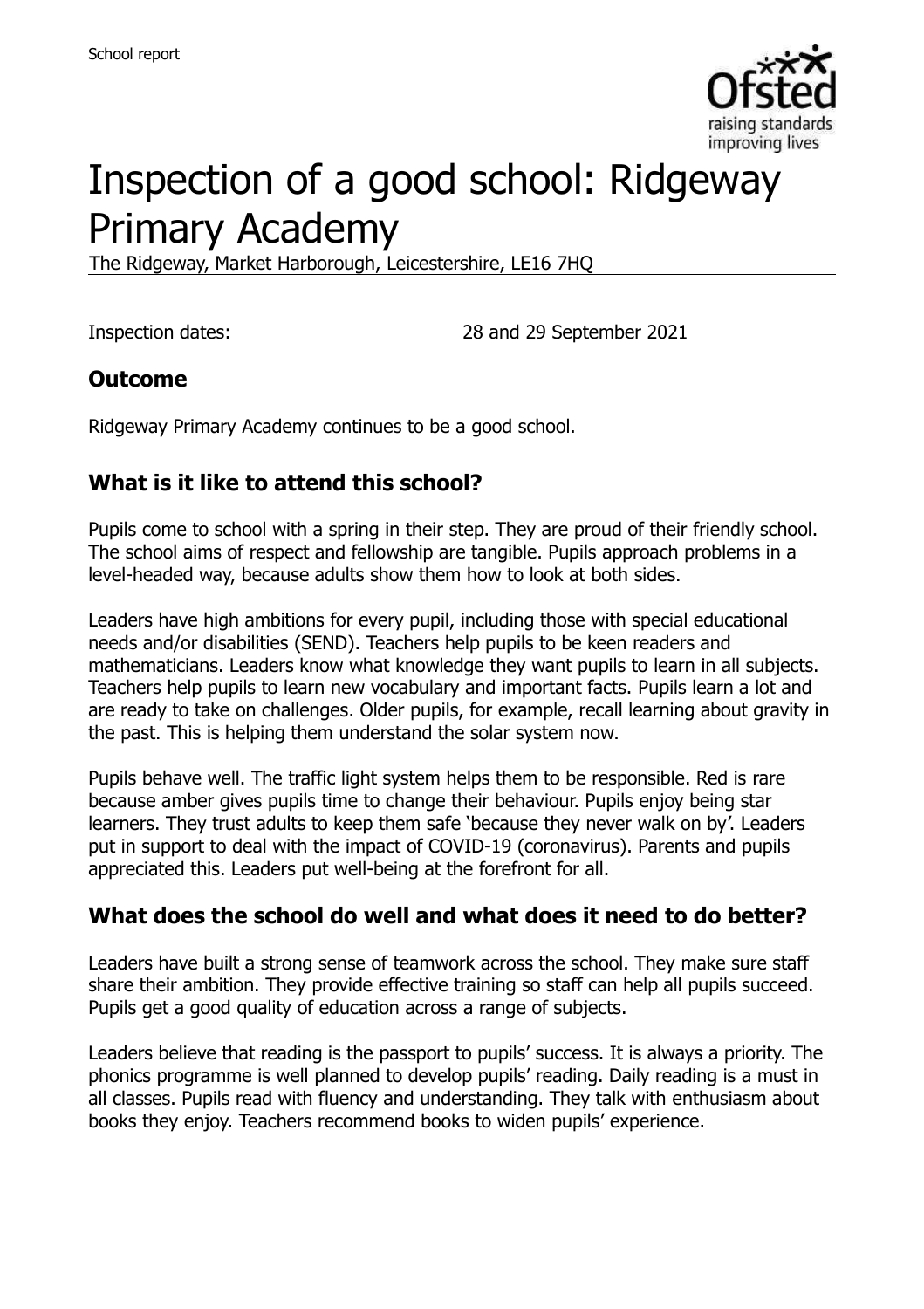

Leaders have established a well-planned mathematics curriculum. Leaders have provided training, so staff teach mathematics well. Teachers plan lessons that build up pupils' knowledge lesson by lesson, year on year. They quickly spot and address pupils' misconceptions. They ensure that pupils revisit and develop their number skills every day. Pupils keep up and feel successful. They find mathematics demanding and enjoyable.

Pupils enjoy learning about interesting topics in all subjects. The trust has supported leaders well to set out clear guidance on what should be taught in all subjects over time. Leaders have put in place commercial schemes to support teachers to teach subjects with which they are unfamiliar. Teachers plan sequences of lessons well, so pupils know and remember more over time and across all subjects. In science, for example, pupils can remember important information taught last year. They remember facts about Charles Darwin, evolution and adaption. Pupils are ready to use their knowledge to do demanding subject work. On occasion, pupils do not develop well enough their understanding of how knowledge in the different subjects develops over time, so that they can think about and question what they are learning.

Leaders quickly identify pupils with SEND. Teachers and teaching assistants provide sensitive support. This helps these pupils to catch up. However, leaders have not ensured that interventions focus sufficiently on the knowledge which pupils are missing so that they can fill these gaps. Pupils do not routinely revisit the most important knowledge, so that they fully understand what they are learning.

Staff make sure that children are safe and happy in the early years. Children settle well and learn the routines of school life. They enjoy the range of interesting activities on offer. Adults support children to learn and use new words through all activities. The phase and mathematics leaders plan together to build essential number skills. This sets children up well to succeed in Year 1 and beyond.

Pupils enjoy developing their wider interests, such as sports, playing music, and attending forest school. They take part in visits to support their learning. This includes local visits, including to the park, so that pupils learn about where they come from. For example, younger pupils visiting the park enjoy bark rubbing and identifying plants.

Pupils behave well and respect each other. Leaders aim to equip pupils to take appropriate risks and to make considered choices. Pupils have a mature attitude. They relish taking on responsibilities, such as sports ambassadors and play leaders.

Staff feel valued. They appreciate that leaders care about their well-being.

Parents appreciate staff approachability and their deep care for pupils.

## **Safeguarding**

The arrangements for safeguarding are effective.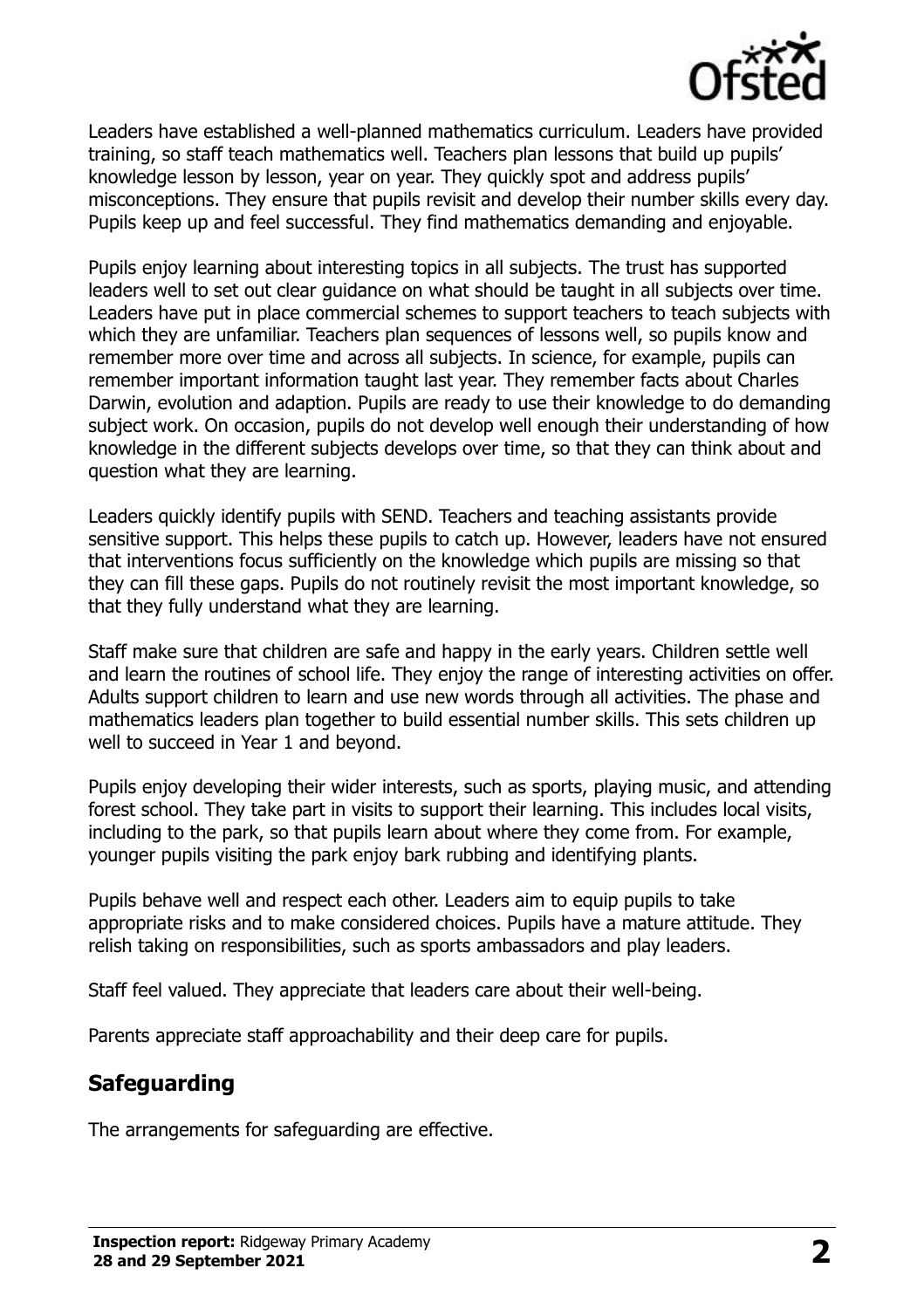

Leaders put pupils' welfare first. Staff receive regular training. They are alert to and share even the smallest of concerns with leaders. Leaders have a clear oversight of pupils' behaviour, attendance and safeguarding. They know pupils well.

Leaders seek advice from other agencies. They are persistent to secure the support that pupils and families need.

Pupils trust all adults to listen and help with any difficulties. The have a growing understanding of the benefits and risks of the internet. They understand the importance of reporting worries about adults or peers.

## **What does the school need to do to improve?**

## **(Information for the school and appropriate authority)**

- Leaders ensure that pupils know more and remember more across all subjects. However, leaders have not made sure that pupils understand how knowledge is developed and applied in each subject. As a result, pupils are not routinely able to think critically about the knowledge they learn. Leaders should ensure that pupils are able to develop an understanding of how knowledge is developed within different subjects, so that they can think critically and question what they are learning.
- Pupils who need extra help receive sensitive support. However, teachers do not identify precisely enough the gaps in knowledge which these pupils may have. Pupils with SEND do not always get enough opportunities to revisit and consider key knowledge to ensure that they know and remember more. As a result, pupils with SEND do not catch up as quickly as they could, and can struggle to keep up. Leaders should ensure that pupils with SEND receive opportunities to fill any gaps they may have in their learning and revisit key knowledge, so they catch up and keep up.

## **Background**

When we have judged a school to be good, we will then normally go into the school about once every four years to confirm that the school remains good. This is called a section 8 inspection of a good or outstanding school, because it is carried out under section 8 of the Education Act 2005. We do not give graded judgements on a section 8 inspection. However, if we find evidence that a school would now receive a higher or lower grade, then the next inspection will be a section 5 inspection. Usually this is within one to two years of the date of the section 8 inspection. If we have serious concerns about safeguarding, behaviour or the quality of education, we will deem the section 8 inspection as a section 5 inspection immediately.

This is the second section 8 inspection since we judged the predecessor school, Ridgeway Primary School, to be good in May 2012.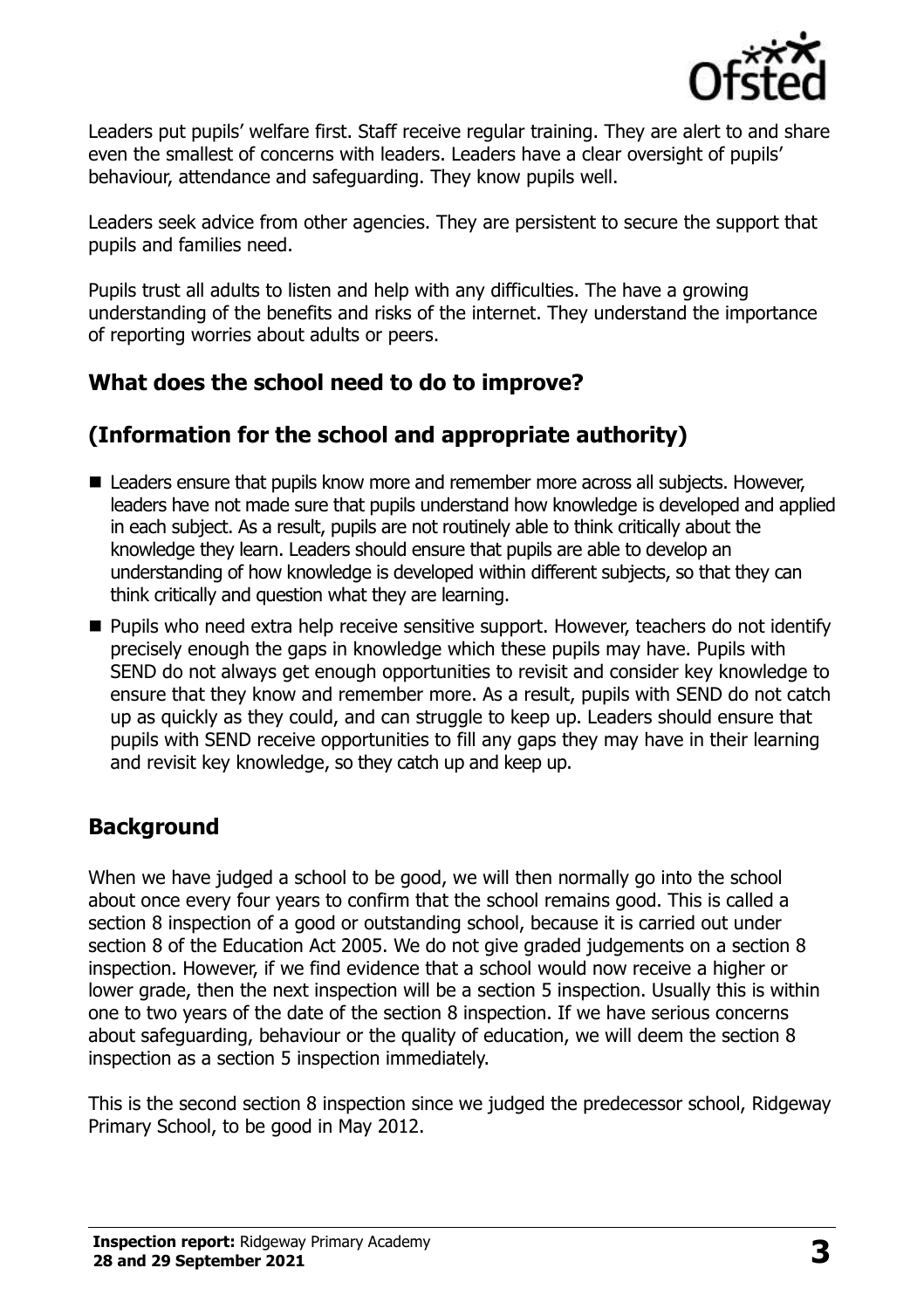

## **How can I feed back my views?**

You can use [Ofsted Parent View](https://parentview.ofsted.gov.uk/) to give Ofsted your opinion on your child's school, or to find out what other parents and carers think. We use information from Ofsted Parent View when deciding which schools to inspect, when to inspect them and as part of their inspection.

The Department for Education has further [guidance](http://www.gov.uk/complain-about-school) on how to complain about a school.

If you are the school and you are not happy with the inspection or the report, you can [complain to Ofsted.](https://www.gov.uk/complain-ofsted-report)

#### **Further information**

You can search for [published performance information](http://www.compare-school-performance.service.gov.uk/) about the school.

In the report, '[disadvantaged pupils](http://www.gov.uk/guidance/pupil-premium-information-for-schools-and-alternative-provision-settings)' refers to those pupils who attract government pupil premium funding: pupils claiming free school meals at any point in the last six years and pupils in care or who left care through adoption or another formal route.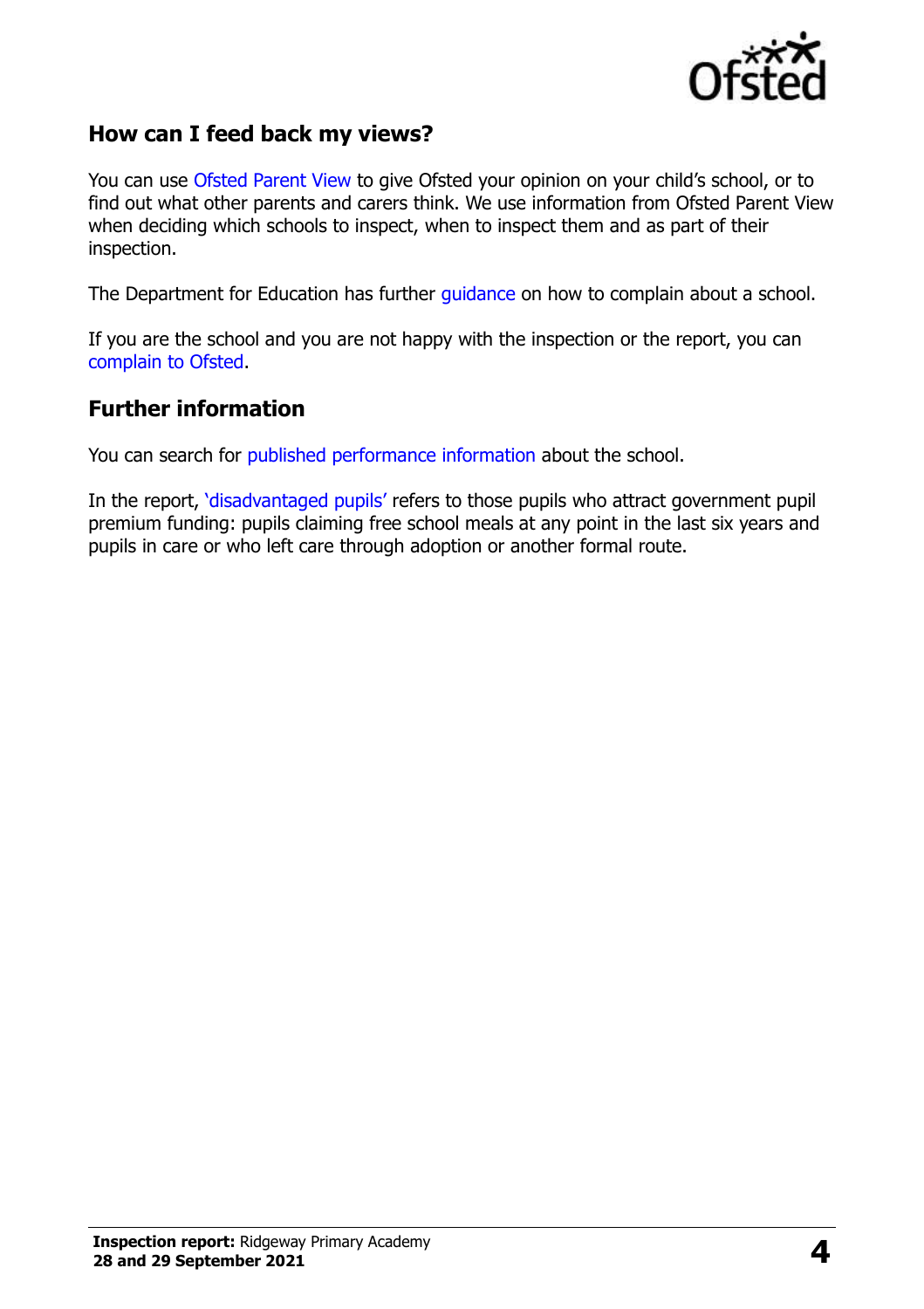

## **School details**

| Unique reference number             | 138347                                                           |
|-------------------------------------|------------------------------------------------------------------|
| <b>Local authority</b>              | Leicestershire                                                   |
| <b>Inspection number</b>            | 10201794                                                         |
| <b>Type of school</b>               | Primary                                                          |
| <b>School category</b>              | Academy converter                                                |
| Age range of pupils                 | 4 to 11                                                          |
| <b>Gender of pupils</b>             | Mixed                                                            |
| Number of pupils on the school roll | 266                                                              |
| <b>Appropriate authority</b>        | Board of trustees                                                |
| <b>Chair of trust</b>               | Gillian Anne Weston                                              |
| <b>Headteacher</b>                  | Sarah Bishop                                                     |
| Website                             | www.ridgewayprimary.org.uk                                       |
| Date of previous inspection         | 26 May 2016, under section 8 of the<br><b>Education Act 2005</b> |

## **Information about this school**

- The school has been part of the Learn Academy Trust since July 2012.
- Since the last inspection, there have been two executive headteachers. The current executive headteacher took up post in September 2019. She is also the executive headteacher of Great Bowden Academy.
- The school runs a breakfast club and an after-school club.

## **Information about this inspection**

- This was the first routine inspection the school received since the COVID-19 pandemic began. The inspector discussed the impact of the pandemic with school leaders and has taken that into account in their evaluation of the school.
- The inspector held meetings with the executive headteacher, head of school, special educational needs coordinator, chief executive officer of the multi-academy trust, chair of trustees and three members of the local governing body.
- The inspector carried out deep dives in early reading, mathematics and science. For each deep dive, the inspector met with subject leaders, looked at curriculum plans, visited a sample of lessons, spoke to teachers, spoke to some pupils about their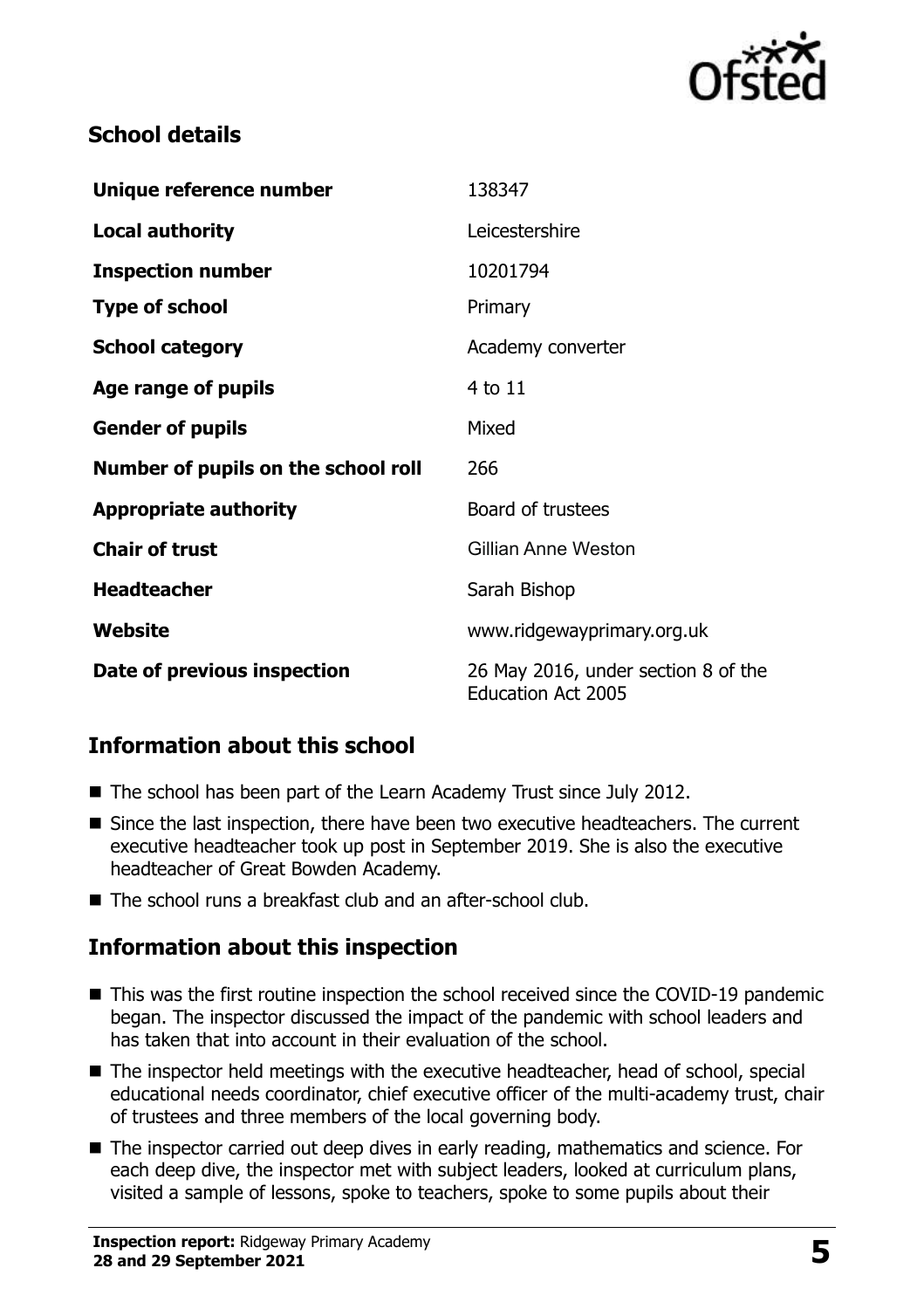

learning and looked at samples of pupils' work. The inspector listened to pupils read and visited an intervention session.

- The inspector also looked at the curriculum plans and spoke to leaders about some other subjects.
- The inspector examined a wide range of documents, including those relating to safeguarding, behaviour and governance. The inspector considered information about pupils' achievement from published information.
- The inspector observed pupils' behaviour during lesson visits and lunchtimes and at after-school club. She spoke to pupils about their views on behaviour.
- The inspector spoke with parents and carers and considered the 48 responses to Ofsted's survey, Ofsted Parent View, including the 48 responses to the free-text facility.
- The inspector also reviewed the 21 responses to Ofsted's staff questionnaire. There were no responses to Ofsted's questionnaire for pupils.

#### **Inspection team**

Mandy Wilding, lead inspector **Conservation Conservation** Ofsted Inspector